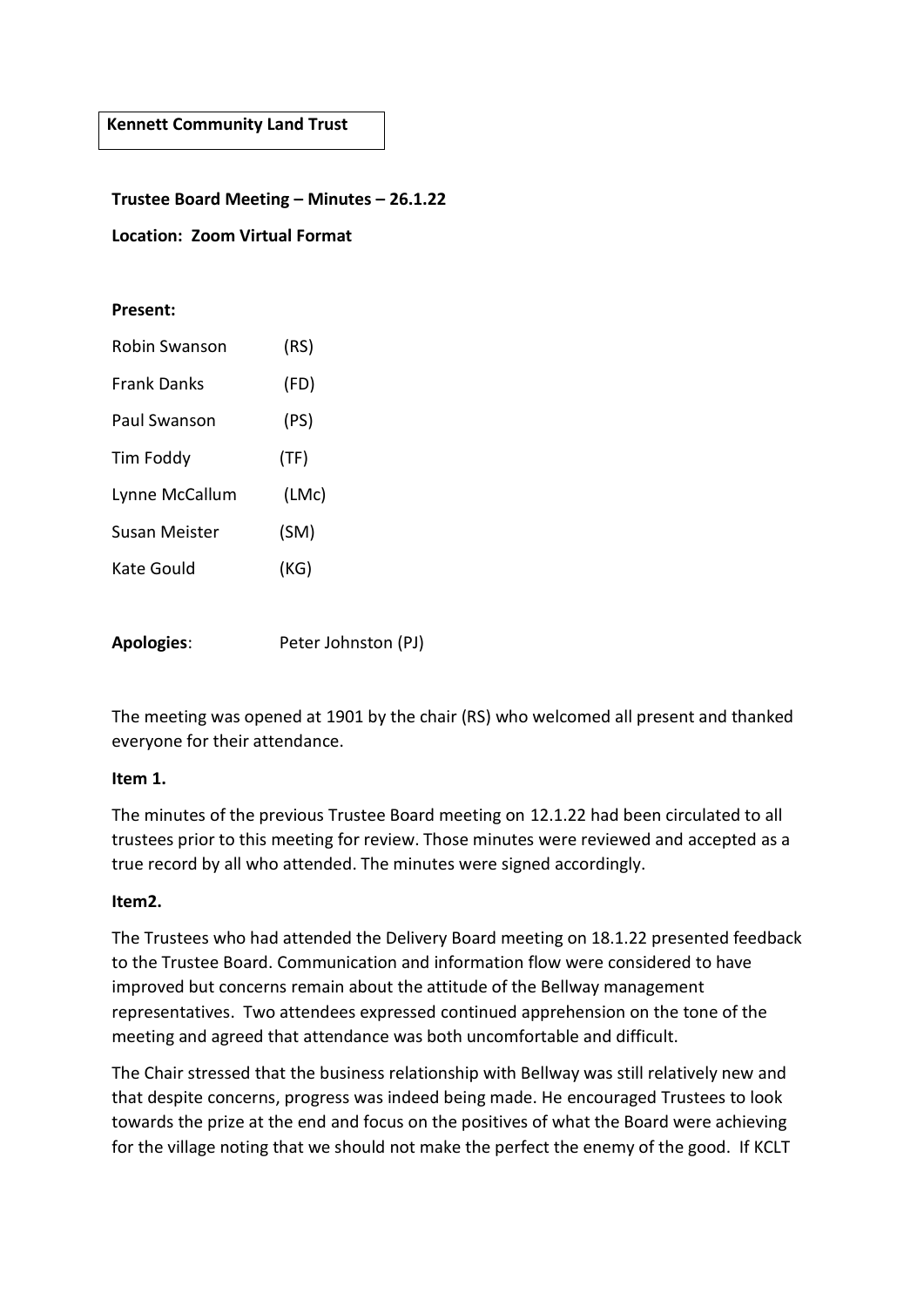were to achieve the vast percentage of its aspirations, the outcome could be deemed a success noting that business transactions rarely achieve everything desired at the outset.

Bellway had issued revision K of the site plan on 17.1.22 which superseded revision J issued on 13.12.21 which had been agreed by KCLT on 21.12.21. Changes to the agreed site plan had been made unilaterally by Bellway without consultation. KCLT representatives expressed concern about this and were advised that the change had only been made to modify the KCLT self-build plots orientation. This was challenged and it was pointed out to Bellway that the allocation of KCLT rental/shared ownership plots had also been altered. Bellway apologised. The changes to the site plan are in fact acceptable but the lack of consultation was noted. The self-build plots area will be defined as a whole with the internal division to be carried out by KCLT with availability in March 2024. This was considered a positive concession.

The KCLT representatives expressed concern that despite assurances that access to the site would not be via the Dane Hill Farm access road this had in fact happened to the inconvenience of local residents over the weekend commencing 14.1.22. No prior warning had been forthcoming and following complaint by KCLT, Bellway advised that it had been necessary to use the Dane Hill Farm access due to the Highways Authority not progressing the S278 for the approved access. KCLT requested advance warning of any further similar issues in future. Bellway apologised.

The format of the planned Working Group meetings was discussed. Bellway appear less than enthusiastic about the value of the meetings and advised that they would be unable to produce minutes as resources would not be available but said they would do what they could (Afternote: Bellway appointed Jemma who took the minutes on 28 Jan). The outcome of the Working Group meeting on 28.1.22 will establish the value and enable ongoing strategy to be set.

The Bellway representatives were reminded of an action point from the previous Delivery Board meeting that they had committed to. Both sustainability and ecology liaison between Bellway and KCLT would commence during January 2022. Bellway were reminded of the KCLT focal point trustee for ecology and committed to arrange contact. To date (26.1.22) no contact from Bellway had happened. The Chair asked that PS be included in the discussions as it included Landscaping. (Afternote: This was discussed again at the Tech WG and it was agreed contact would be made from both the Ecology and Landscape Consultants during w/c 31 Jan).

(TF) advised the Board of changes to energy rating planned in the near future which could be applied retroactively and involve considerable expense to the Trust. This should be flagged and raised with Bellway.

### **Item 3.**

The Chair updated the meeting on a meeting held on 25.1.22 with Birketts on the format of the Tenancy Rental Agreement. There were two options possible:

a. A Tenancy for life.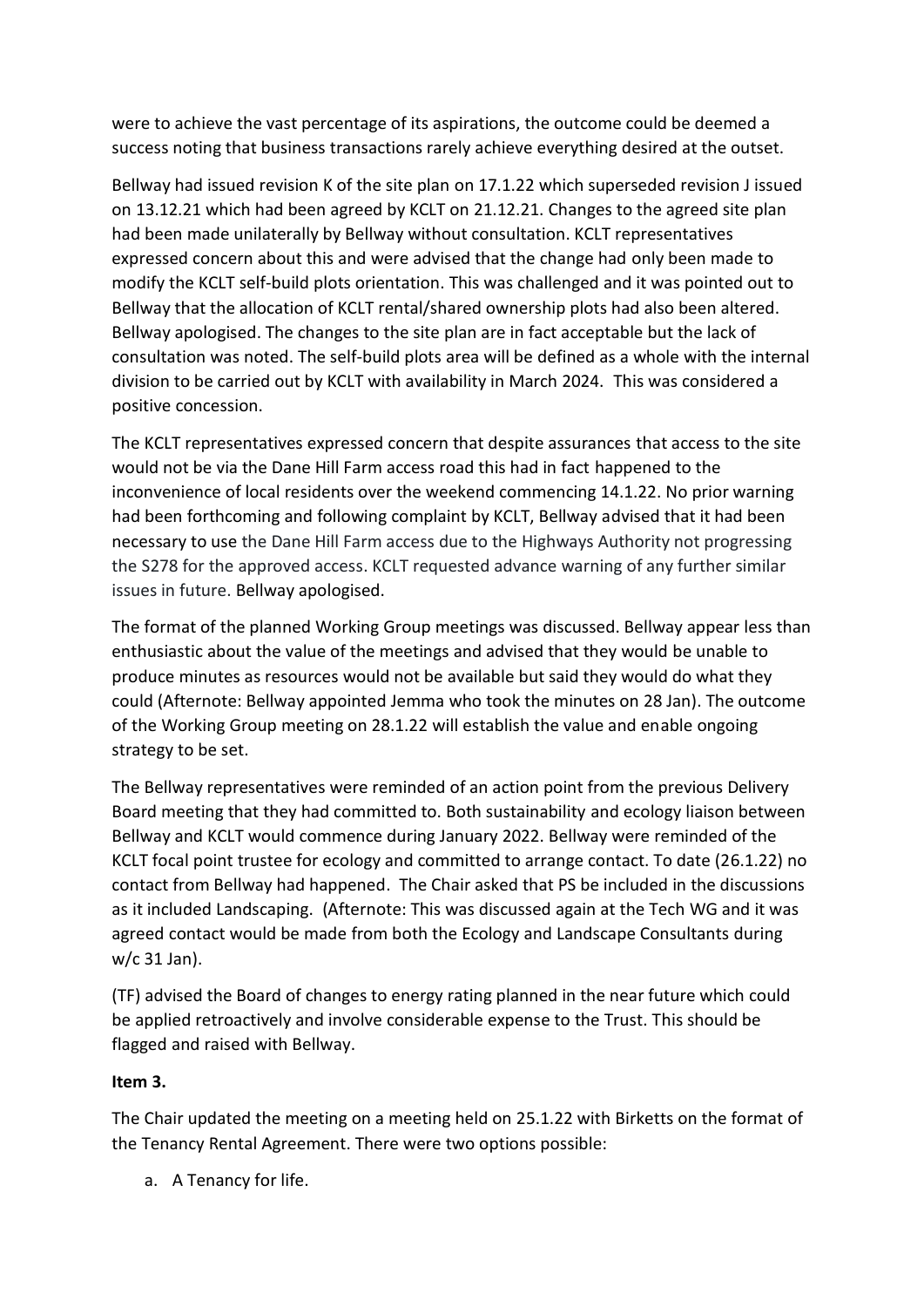b. A Fixed term Tenancy with an included probationary period

The Board discussed the options and a majority vote in favour of a 5-year Fixed term Tenancy with a 1-year initial probationary period agreed. The Board also discussed the options for rent collection and agreed unanimously that monthly rental payment by Direct debit be adopted.

### **Item 4.**

The Chair reported that the process for registration as an RP was currently being assessed by the Regulator of Social Housing as part of the preliminary application process. The assessor had asked for a Rent Policy to be produced by KCLT and raised two concerns regarding Issue 3 dated May 21 of the Allocations policy which the Board had been asked to review before the meeting.

1. Regarding the requirement for landlord references to be produced.

The fact of housing need can arise through different circumstances and will not always mean that landlord references cannot be produced. Landlord references are important evidence of the prospective resident's regularity of rent payments and careful use of their home. However, to ensure that those who were unable to produce landlord references were not arbitrarily excluded from applying, the Board agreed that extra wording should be added to the "Current Home References" paragraph at the end of Appendix 2 so that the requirement would read:

"*Applicants who are renting at the time of their application will be required to produce references from their current landlords and any previous landlords to cover the period of 3 years before the application (or the total period that they have been renting, if less than 3 years) or to explain why references cannot be produced."*

*2.* Regarding eligibility of those who own their current home, consider further clarity on the scoring and vetting process required and process for ensuring applicants are applying to replace their primary residence and not applying for a second home.

The Board noted paragraph 9.2 of the current policy (Issue 3 dated May 21) which explained how those who already own a home may be able to satisfy the core eligibility requirements, and considered that there was no need to specify a different scoring matrix for such applicants. However, to ensure that such applicants understand that they must sell that existing home rather than keeping it to generate rental income, the following sentence should be added to that paragraph after the sentence ending "…. *have insufficient equity in their current home to purchase a suitable new home on the open market"*:

"*"Any successful applicant who already owns a home will be required to sell that existing home before or simultaneously with their purchase or rental of their allocated Kennett CLT home."*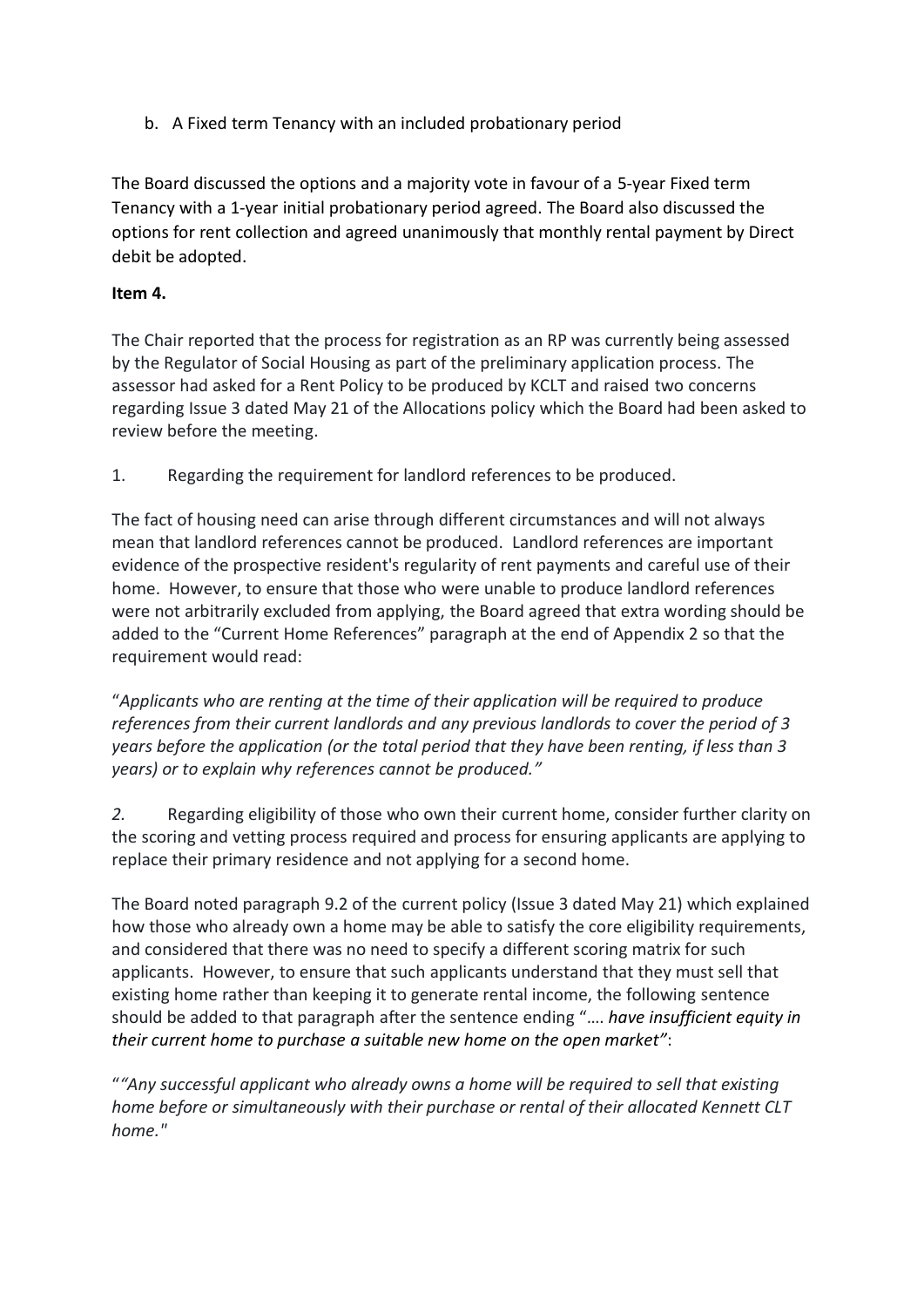3. Regarding reallocations, this is largely already covered in para 7 of the current Allocations Policy. However, a question that has been asked elsewhere is whether family members can inherit a CLT home on death of the tenant. The Board agreed that the following text should be added to clarify the policy.

"*Adult members of the household of the tenant or shared owner, who have lived in the home for at least one full year (without causing any breach of the terms of the tenancy or shared ownership lease), will have priority for allocation of the home provided they satisfy the affordability criterium. They will not have to satisfy the other criteria."*

4. Regarding the production of a rent policy, the Regulator had requested that it needed to establish the following:

- To set rents for the CLH organisation and vary them annually in order to maintain affordability for residents and to ensure long term viability
- To set service charges and vary them annually to cover the costs of services provided

• To comply with the Rents regulatory standard (for Registered Provider CLH organisations)

• To ensure that residents/members are involved in rent setting where appropriate

Issue 1 dated Dec 21 of the Rent Policy was considered sufficient to meet these aims but the Board recommended the following addition to be included in Issue 2 dated Jan 22:

# **"Resident consultation**

KCLT will ensure that residents/members are involved in rent setting where appropriate.

In addition to the necessary consultation periods, affordable rent tenants whose rent or service charge is subject to change will receive notification of the change to their rent and service charges at least four weeks/one calendar month before the change takes effect, or otherwise in accordance with their tenancy agreement; if there is a disparity, then whichever is the longest period. The timing of changes to the rent payable under shared ownership leases shall be determined by the lease terms."

The updates to the Allocation and Rent Policies were unanimously agreed by the Trustee Board.

### **AOB**

1. Recent communication from Bellway has advised that the availability of the Community Allotments would be during Phase 2 at the same time as Chequers Green. This appears to be a change from the original phasing plan time scale which places the availability of the allotments during Phase 1 which was logical given the location of the allotments. Bellway to be contacted for clarification and justification.

### **Action: (RS)**

2. Bellway had also committed to a meeting between the Bellway managing Director and